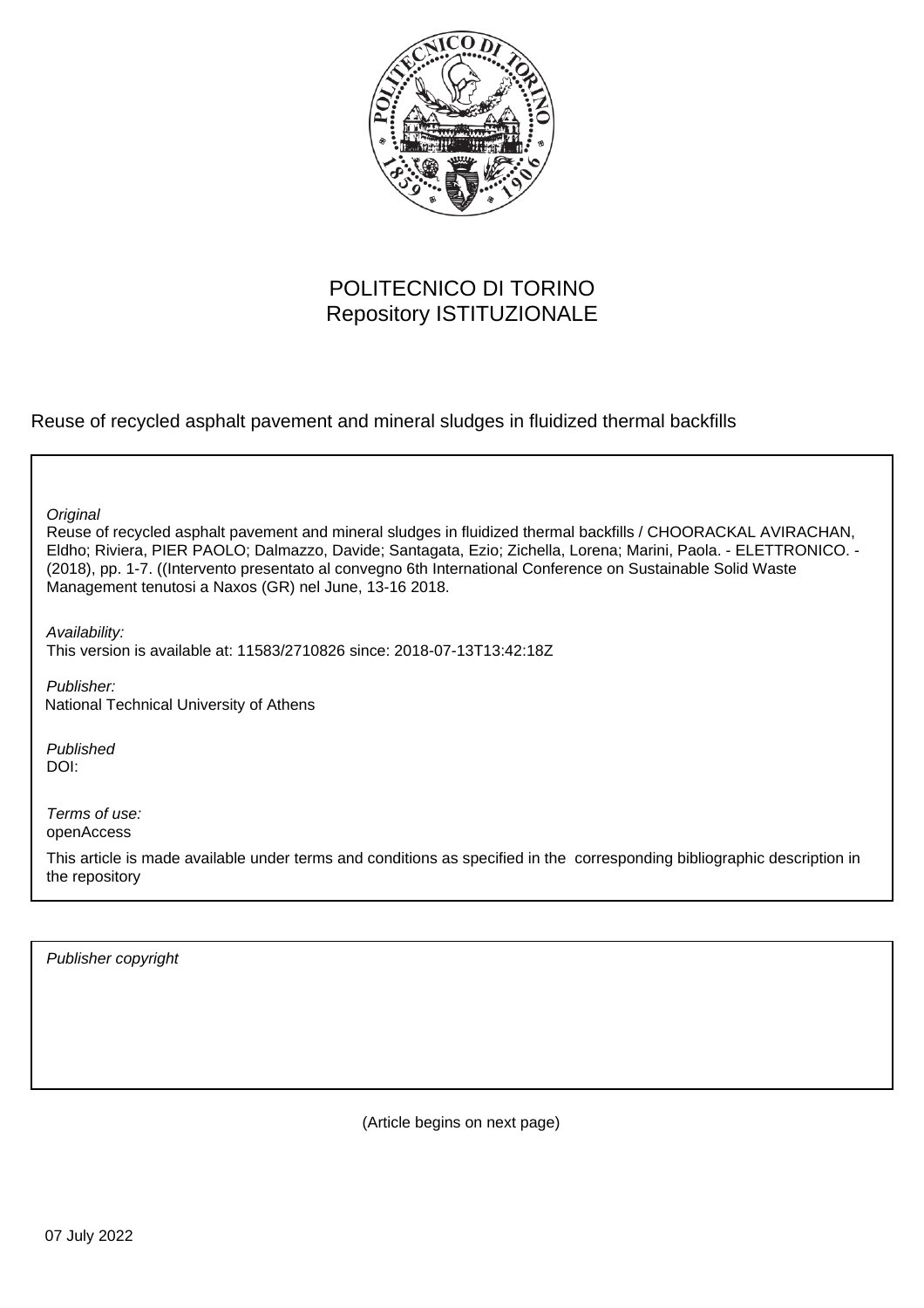# **REUSE OF RECYCLED ASPHALT PAVEMENT AND MINERAL SLUDGES IN FLUIDIZED THERMAL BACKFILLS**

Eldho Choorackal\*, Pier Paolo Riviera, Davide Dalmazzo, Ezio Santagata, Lorena Zichella, Paola Marini Department of Environment, Land and Infrastructure Engineering Politecnico di Torino, Corso Duca degli Abruzzi, 24, 10129 Torino, Italy

(\*) corresponding author: [eldho.choorackal@polito.it;](mailto:eldho.choorackal@polito.it) phone: +390110905624; Fax: +390110905614

The main purpose of the study described in the paper was to explore the possible use of recycled materials, such as Reclaimed Asphalt Pavement (RAP) and mineral sludge, in self-levelling and self-compacting Fluidized Thermal Backfills (FTBs). The assessment was performed by considering FTB mixtures containing different percentages of RAP and mineral sludges of three different types. Tests carried out in the laboratory focused on flowability, thermal conductivity and thermal stability. It was observed that all prepared FTBs exhibited satisfactory flow properties, with the occurrence of bleeding and segregation phenomena only when employing certain sludges in combination with excessive water content. Thermal conductivity of the FTBs was also found to be satisfactory and was observed to be significantly affected by cement content, RAP dosage, water-to-powder ratio and sludge type. Finally, thermal stability of the mixtures was checked in order to understand their behaviour in critical exposure conditions.

Keywords: Reclaimed Asphalt Pavement, mineral sludge, Fluidized Thermal Backfill, flowability, thermal conductivity

#### **1. INTRODUCTION**

The construction of new tunnels and road networks is often combined with the placement of utility lines such as high-voltage transmission cables which in most cases are buried underground to ensure safe and reliable power transfer. Their current carrying capacity depends on several factors, among which temperature of the conductor plays a crucial role. Hence, heat dissipation capacity of the material surrounding cables should be ensured by employing the so-called thermal backfills [1-4]. If needed, these can be designed as Fluidized Thermal Backfills (FTBs), which are self-levelling and self-compacting flowable mixes constituted by a proper combination of hydraulic binder, aggregates, fly ash and water [5-7]. Their formulation can be adjusted to include several recycled components which contribute to the reduction of costs and environmental impact associated to construction operations [4, 5, 8].

FTBs are significantly different from conventional backfill materials like soils [9-11] due to their pumpability, improved thermal conductivity and remarkable thermal stability. The latter aspect is of special relevance since it refers to the capability of the material to guarantee constant thermal properties despite drying phenomena which may occur in proximity of the cables as a result of their high in-service temperature [5, 10]. Although mechanical properties of FTBs may vary significantly depending upon project-specific configurations and needs, their stiffness and strength need to be sufficient for the protection of buried cables from the effects of traffic loads. However, limitations to the maximum strength achieved in long-term conditions are frequently introduced as additional design requirements in order to facilitate the removal of such materials in the case of post-construction maintenance operations. As a consequence, FTBs with such characteristics belong to the wider category of Controlled Low Strength Materials (CLSMs) which are employed in several civil engineering applications [12].

In the experimental investigation described in this paper the Authors focused on the design and performance assessment of FTBs containing significant quantities of recycled materials. In particular, FTBs were prepared by employing Reclaimed Asphalt Pavement (RAP) derived from milling operations carried out on damaged road pavements and mineral sludges produced by the crushing of mineral aggregates and by the cutting of natural stones. Consistently with the intended end-use of considered FTBs, relevant properties which were measured in the laboratory included flowability, thermal conductivity and thermal stability.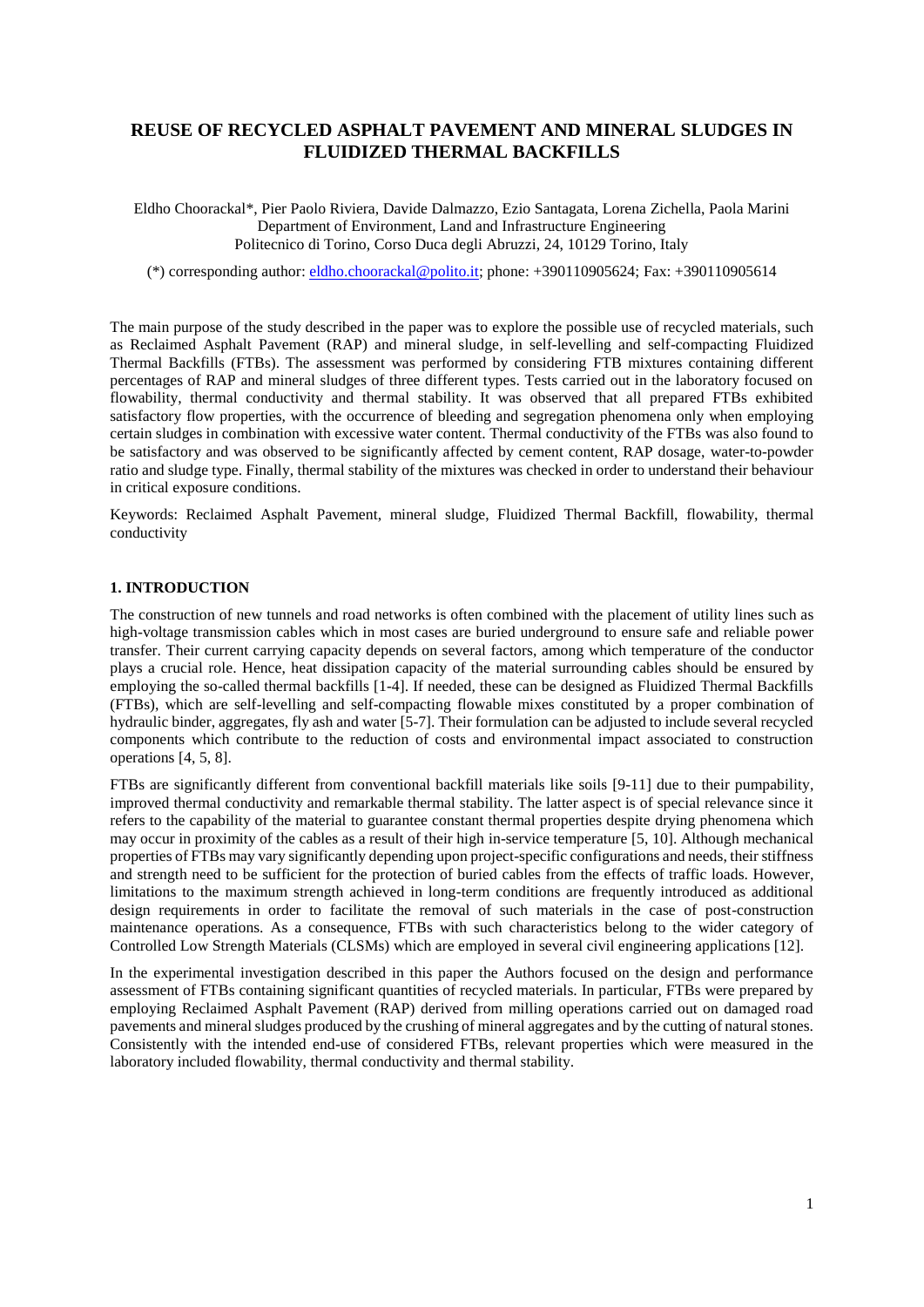# **2 MATERIALS AND METHODS**

#### **2.1 FTB components**

Aggregates used for the formation of the lithic skeleton of FTBs were obtained from a road construction contractor and were preliminarily characterized by evaluating their particle size distribution and specific gravity (SG) as per corresponding EN standards [13-14]. Employed aggregate fractions included a coarse gravel (indicated as 8-18 mm), coarse sand (designated as 0-8 mm) and RAP (preliminarily treated to reduce its maximum particle size to 12.5 mm). Use of RAP was considered to be compatible with the low strength requirements of the FTBs, while it was assumed that its effects on fluidity and thermal properties could be directly assessed during design.

Studies documented in literature clearly indicate that in order for FTBs to exhibit a fluid behavior and achieve a dense state after setting, it is necessary to include in their formulation a relevant amount of fines. In such a context, possible use of three recycled mineral sludges of different types and origin was considered in the study. One sludge, referred to as "aggregate sludge" (AS), was retrieved from the crushing and washing operations of the abovementioned natural aggregates (coarse gravel and coarse sand). The others were obtained as by-products of the cutting and polishing of granite stones in two different plants: depending upon the respective cutting process, they were indicated as "sawmilling sludge - diamond disc" (SS-D) and "sawmilling sludge - framewire saw" (SS-F).

At the moment of sampling all sludges were characterized by a very high water content (of the order of 20-30%), but during the preparation of FTBs they were used in their oven-dried state. Preliminary characterization of the sludges was carried out by means of the same procedures employed for aggregate fractions (determination of particle size distribution and specific gravity). Furthermore, since it was expected that sludges would be contaminated due to the wear and tear of crushing, cutting and sieving tools, chemical analyses were performed by means of an ICP (inductively coupled plasma) mass analyzer in order to determine their heavy metals content.

Further component materials employed in the FTBs included cement, belonging to class CEM II/A-L R42.5 as per EN standard [15], potable water, totally exempt from impurities, and a commercially available polycarboxylate-based superplasticizer used to improve fluidity.

Results obtained in the preliminary characterization of component materials are synthesized in Fig. 1 and Table 1, while Table 2 lists the data obtained from chemical analyses performed on the mineral sludges.



**Fig. 1** Particle size distribution of employed aggregates, RAP and mineral sludges

**Table 1** Specific gravity of employed components

| <b>Fractions</b> | SG (g/cm <sup>3</sup> ) |
|------------------|-------------------------|
| $0-8$ mm         | 2.745                   |
| 8-18 mm          | 2.733                   |
| <b>RAP</b>       | 2.527                   |
| AS               | 2.785                   |
| $SS-F$           | 2.954                   |
| $SS-D$           | 2.666                   |
| Portland cement  | 3.150                   |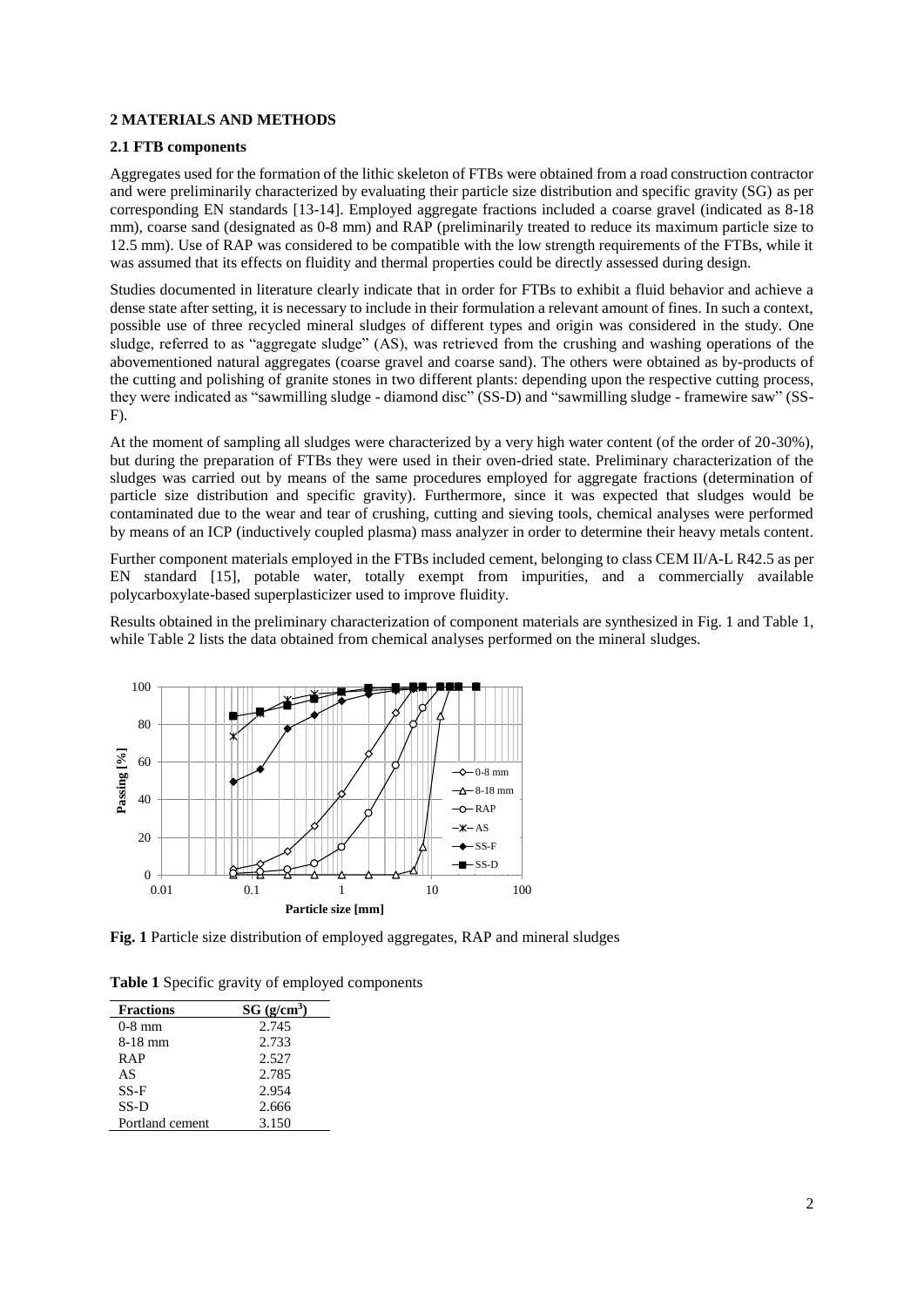**Table 2** Heavy metals content of mineral sludges

| <b>Sludge</b> | Co<br>[mg/kg] | Ni<br>[mg/kg] | Cи<br>[mg/kg] | Fe<br>[%] | Сr<br>[mg/kg] | Zn<br>[mg/kg] | Ph<br>[mg/kg] | W<br>[mg/kg] |
|---------------|---------------|---------------|---------------|-----------|---------------|---------------|---------------|--------------|
| AS            | 23.9          | 88.7          | 43.1          | 27.2      | 143.9         | 89.7          | 19.8          | 39.8         |
| $SS-D$        | 20.2          | 0.4           | < 0.1         | 4.1       | 3.0           | 17.5          | 28.9          | 5.6          |
| $SS-F$        | 21.3          | 69.5          | 96.7          | 29.9      | 88.0          | 85.3          |               | 21.9         |

With respect to the results of sieve analyses, it was found that the RAP material is characterized by a continuous particle size distribution which makes it a good candidate for inclusion in FTBs. Significant differences were recorded when comparing the three sludges. In particular, while sludges AS and SS-D were almost entirely passing the 0.25 mm sieve, sludge SS-F proved to be definitely coarser.

As expected, it was observed that the specific gravity of AS sludge was close to those recorded for the aggregate fractions from which it was derived, while RAP exhibited a relatively low SG value due to the presence of aged bitumen films covering individual particles. Finally, SG values measured on the SS-F and SS-D sludges confirmed their different origin in terms of cutting operations and mineralogical composition.

Differences in the composition and origin of sludges were also reflected by the results of chemical analyses. However, in all cases the concentration of heavy metals was found to be lower than the legal limits defined by Italian legislation for use in industrial and commercial applications [16]. In such a context it should be emphasized that when including the considered sludges in FTBs, a reduction of their free leaching potential is expected due to the immobilizing effect induced on heavy metals by cement stabilization [17, 18]. Nevertheless, in future developments of their research work the Authors will address such an issue by means of direct measurements.

# **2.2 FTB mixtures**

Composition of FTB mixtures prepared in the laboratory was defined by considering, for each type of sludge, variable cement content (equal to 60, 80 and 100 kg/m<sup>3</sup>), RAP content (equal to 0, 15, 20 and 30%), and water-topowder ratio (W/P, equal to 0.70, 0.75 and 0.80). The term powder is herein used to collectively indicate cement and sludge, which jointly contribute to paste fluidity and void filling.

The full-factorial testing matrix was reduced to a more manageable test plan in which the effects of each variable could still be highlighted. This is shown in Table 3, which lists the composition of all prepared FTBs. For each fixed combination of cement content, RAP content and W/P, dosages of the other components (aggregate fractions and sludge) were derived by minimizing deviations from a reference particle size distribution considered acceptable for flowable mixtures [19]. To avoid biasing effects stemming from the combined use of components with different specific gravities, size distributions were expressed in volumetric terms.

FTB mixtures were prepared by making use of a laboratory mortar mixer and by adopting a protocol which consisted of preliminary mixing of dried aggregates and cement, followed by addition of premixed solutions of water and superplasticizer additive, and completed by continuous mixing until achievement of a homogenous composite.

| <b>FTB</b> mixtures | <b>RAP</b> | <b>Cement</b>        | W/P  | <b>Sludge</b> | $0-8$ mm | 8-18 mm |
|---------------------|------------|----------------------|------|---------------|----------|---------|
|                     | [%]        | [kg/m <sup>3</sup> ] | [-]  | [%]           | [%]      | [%]     |
| AS-RAP20-C60-0.8    | 20         | 60                   | 0.8  | 24            | 39       | 17      |
| AS-RAP20-C80-0.8    | 20         | 80                   | 0.8  | 24            | 39       | 17      |
| $AS-RAP20-C100-0.8$ | 20         | 100                  | 0.8  | 24            | 39       | 17      |
| AS-RAP0-C100-0.8    | $\Omega$   | 100                  | 0.8  | 21            | 57       | 22      |
| AS-RAP15-C100-0.8   | 15         | 100                  | 0.8  | 23            | 44       | 18      |
| $AS-RAP30-C100-0.8$ | 30         | 100                  | 0.8  | 25            | 31       | 14      |
| AS-RAP20-C100-0.75  | 20         | 100                  | 0.75 | 24            | 39       | 17      |
| AS-RAP20-C100-0.7   | 20         | 100                  | 0.7  | 24            | 39       | 17      |
| SS-D-RAP20-C100-0.7 | 20         | 100                  | 0.7  | 23            | 40       | 17      |
| SS-D-RAP20-C100-0.8 | 20         | 100                  | 0.8  | 23            | 40       | 17      |
| SS-F-RAP20-C100-0.7 | 20         | 100                  | 0.7  | 32            | 30       | 18      |
| SS-F-RAP20-C100-0.8 | 20         | 100                  | 0.8  | 32            | 30       | 18      |

**Table 3** Composition of FTB mixtures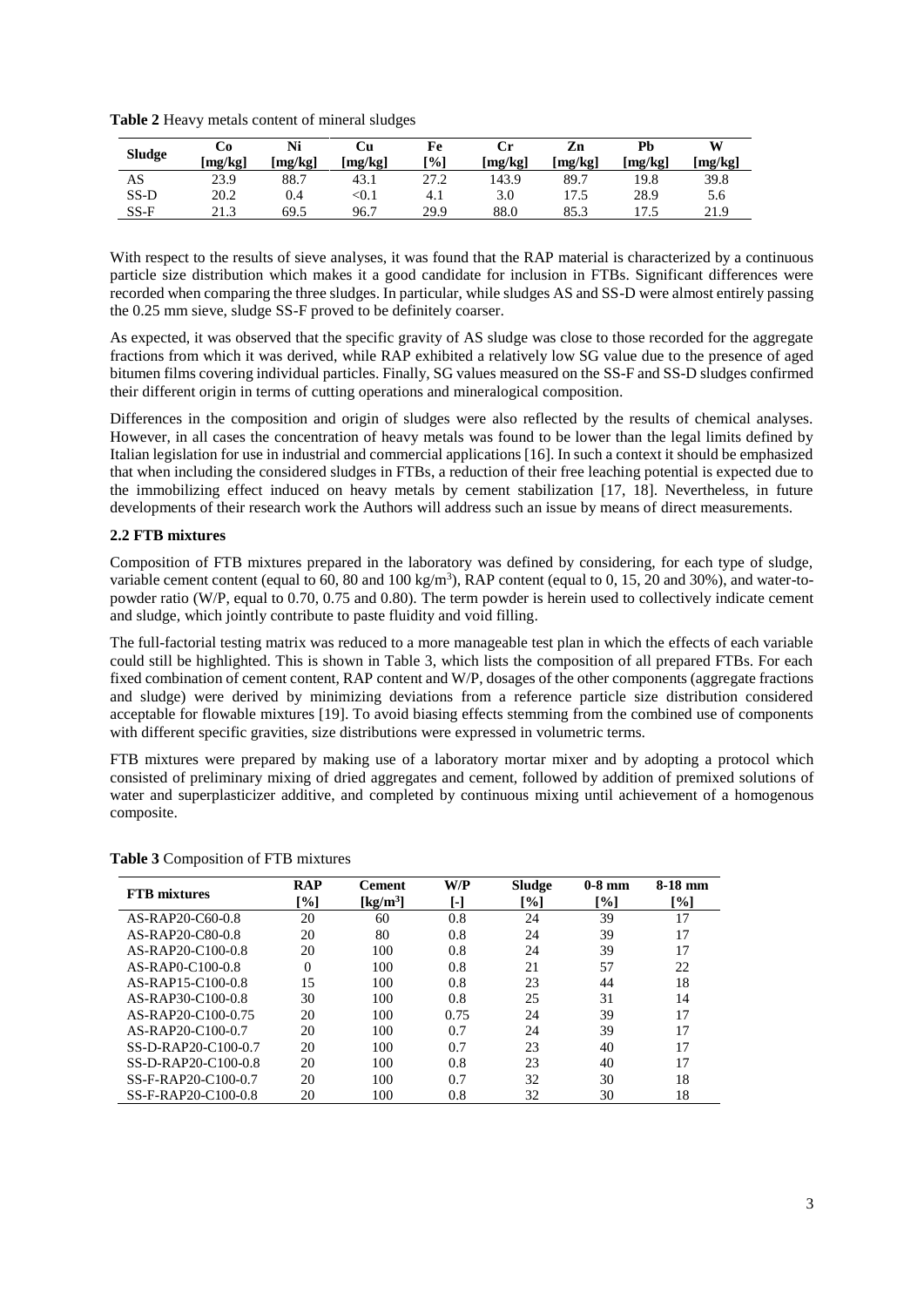Flowability of the investigated mixtures was evaluated by making use of the flow consistency test described in ASTM D 6103 [20]. As prescribed by the standard protocol, an open-ended cylinder of 75 mm diameter and 150 mm height is filled with FTB which is thereafter allowed to spread over a non-absorbent flat surface by lifting the cylinder. The spread diameter  $(D_s)$  is then measured and the test sample is visually observed to identify any segregation or bleeding phenomena. It is reported that a flow spread of 170-250 mm can be considered adequate for trench filling applications [12].

Thermal conductivity properties of FTBs were measured as per ASTM D 5334 [21] by employing a thermal needle probe (KD2 Pro Thermal Properties Analyzer of Decagon Devices Inc.) which has been extensively used by different researchers for the evaluation of thermal conductivity of soils and cement composites [6, 22-25]. In the present study, thermal conductivity tests were performed on cylindrical specimens 100 mm in diameter and 200 mm in height which were cured at room temperature. Three holes were drilled on the top surface of each specimen before hardening in order to allow the later introduction of the needle probe (100 mm long and 2.4 mm in diameter). To avoid any misreading in measurements, a sufficient free clearance was kept between adjacent holes and between the holes and the lateral specimen surface.

The needle probe acts both as a transient line heating source and as a temperature sensor. Temperature measurements are recorded, at the same intervals, after heating the needle for a fixed duration and during cooling. Thermal conductivity is consequently assessed according to the following equation:

$$
k=\frac{q}{4\pi a}
$$

where k represents the thermal conductivity (expressed in W/mK), q the heating power of the needle and a indicates the slope of the straight line which models temperature as a function of the logarithm of time.

Tests were carried out at different curing times(7, 14 and 28 days). Furthermore, after 28 days of curing, specimens were oven-dried at 60 °C for 48 hours in order to obtain further thermal conductivity measurements which are believed to be representative of low-moisture conditions which may occur during the service life of FTBs. Such measurement conditions are referred to as "lab-dried".

# **3. RESULTS AND DISCUSSION**

Experimental results obtained during the investigation are synthesized in Table 4. Spread diameter  $(D<sub>s</sub>)$  was derived from measurements performed along two orthogonal directions after specimen spreading. Thermal conductivity (k) was calculated as the average of the readings obtained from the three measurements performed on each specimen.

| <b>FTB</b> mixtures | $\mathbf{D}_s$ | $k$ [W/mK] |            |            |           |  |
|---------------------|----------------|------------|------------|------------|-----------|--|
|                     | [mm]           | at 7 days  | at 14 days | at 28 days | lab-dried |  |
| AS-RAP20-C60-0.8    | 213            | 1.512      | 1.627      | 1.475      | 0.820     |  |
| AS-RAP20-C80-0.8    | 225            | 1.661      | 1.662      | 1.697      | 1.022     |  |
| AS-RAP20-C100-0.8   | 235            | 1.809      | 1.865      | 1.745      | 1.068     |  |
| $AS-RAP0-C100-0.8$  | 204            | 1.670      | 1.549      | 1.386      | 0.863     |  |
| AS-RAP15-C100-0.8   | 222            | 1.869      | 1.775      | 1.639      | 1.017     |  |
| AS-RAP30-C100-0.8   |                | -          |            |            |           |  |
| AS-RAP20-C100-0.75  | 225            | 1.609      | 1.514      | 1.371      | 0.902     |  |
| AS-RAP20-C100-0.7   | 210            | 1.632      | 1.635      | 1.333      | 0.864     |  |
| SS-D-RAP20-C100-0.7 | 240            | 1.652      | 1.519      | 1.620      | 0.794     |  |
| SS-D-RAP20-C100-0.8 |                |            |            |            |           |  |
| SS-F-RAP20-C100-0.7 | 260            | 1.908      | 1.675      | 1.450      | 0.873     |  |
| SS-F-RAP20-C100-0.8 |                |            |            |            |           |  |

**Table 4** Synthesis of experimental results

As shown in Table 4, all the investigated FTBs exhibited flow spreads greater than 200 mm, thus satisfying the requirements suggested in ACI guidelines [12]. However, bleeding and segregation phenomena occurred in mixtures manufactured with SS-D and SS-F sludges when the W/P ratio reached a value of 0.8, thus preventing the measurement of flow spread. These effects, which probably derive from the specific water absorption properties of employed sludges, do not allow the use of the corresponding FTBs as trench filling materials since a non-homogeneous distribution of air voids and moisture can lead to unacceptable thermal properties. Mixes with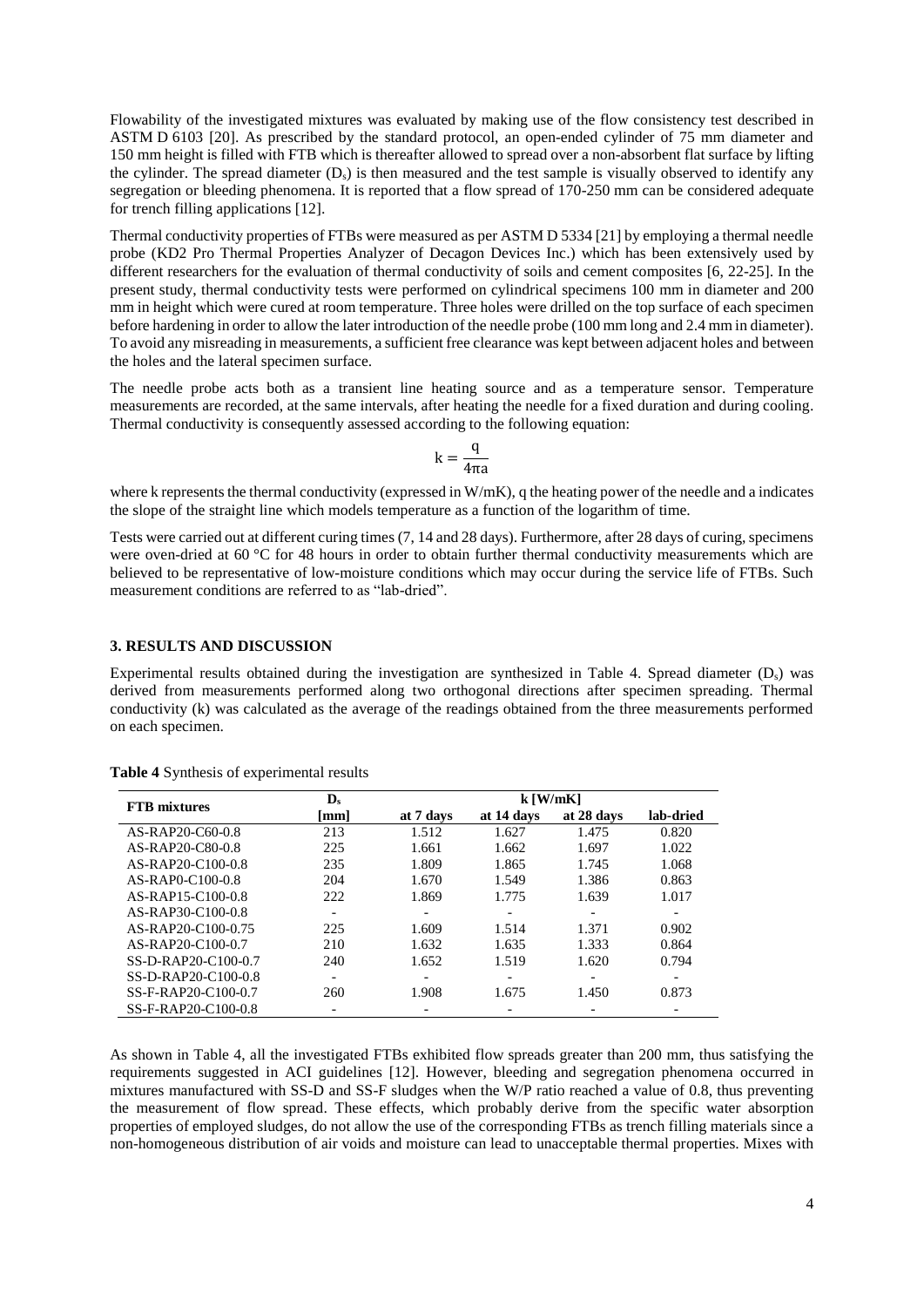30% RAP also showed similar segregation and bleeding and therefore were not considered in subsequent thermal conductivity analyses.

With respect to thermal conductivity, results were analyzed to identify the effects of variations of curing time, cement content, RAP dosage, W/P ratio and sludge type. Furthermore, results obtained in lab-dried conditions were considered in order to have information on thermal stability.

Fig. 2 shows the results obtained on FTBs prepared with variable cement content and by employing the AS sludge with 20% RAP and W/P equal to 0.8. In agreement with other studies [26-29], it was observed that curing time has a negligible effect on thermal conductivity, probably as a result of the presence of a densely packed aggregate skeleton which results in a low void content. Furthermore, cement content has a significant influence on thermal conductivity, which increases by 20% (passing from 1.475 to 1.745 W/mK) when changing cement content from 60 to 100 kg/m<sup>3</sup>. Such a variation is due to the thermal conductivity of the products formed during the hydration process of cement, which is higher than that of water (equal to 0.604 W/mK) and lower than that of dry cement powder (1.55 W/mK) [22]. Moreover, experimental outcomes can also be explained by considering the porosity reduction induced by making use of higher cement dosages [24-25].

Effects due to other composition variations are represented in Fig. 3, which refers to thermal conductivity measurements carried out on selected sets of FTBs after 28 days of curing. It can thus be noticed that all considered factors may have an impact on the thermal properties of FTBs.

In the case of RAP, observed variations may be attributed to the concurring change in dosage of the other components (such as sludge) and to the associated effect on particle size distribution, porosity and cement paste volume. A 22% difference was observed between the FTB with only virgin aggregates and the one containing 20% RAP (mixtures with 100 kg/m<sup>3</sup> cement, AS sludge and W/P equal to 0.8).



**Fig. 2** Effect of cement content and curing time on thermal conductivity



**Fig. 3** Effects of composition variations on thermal conductivity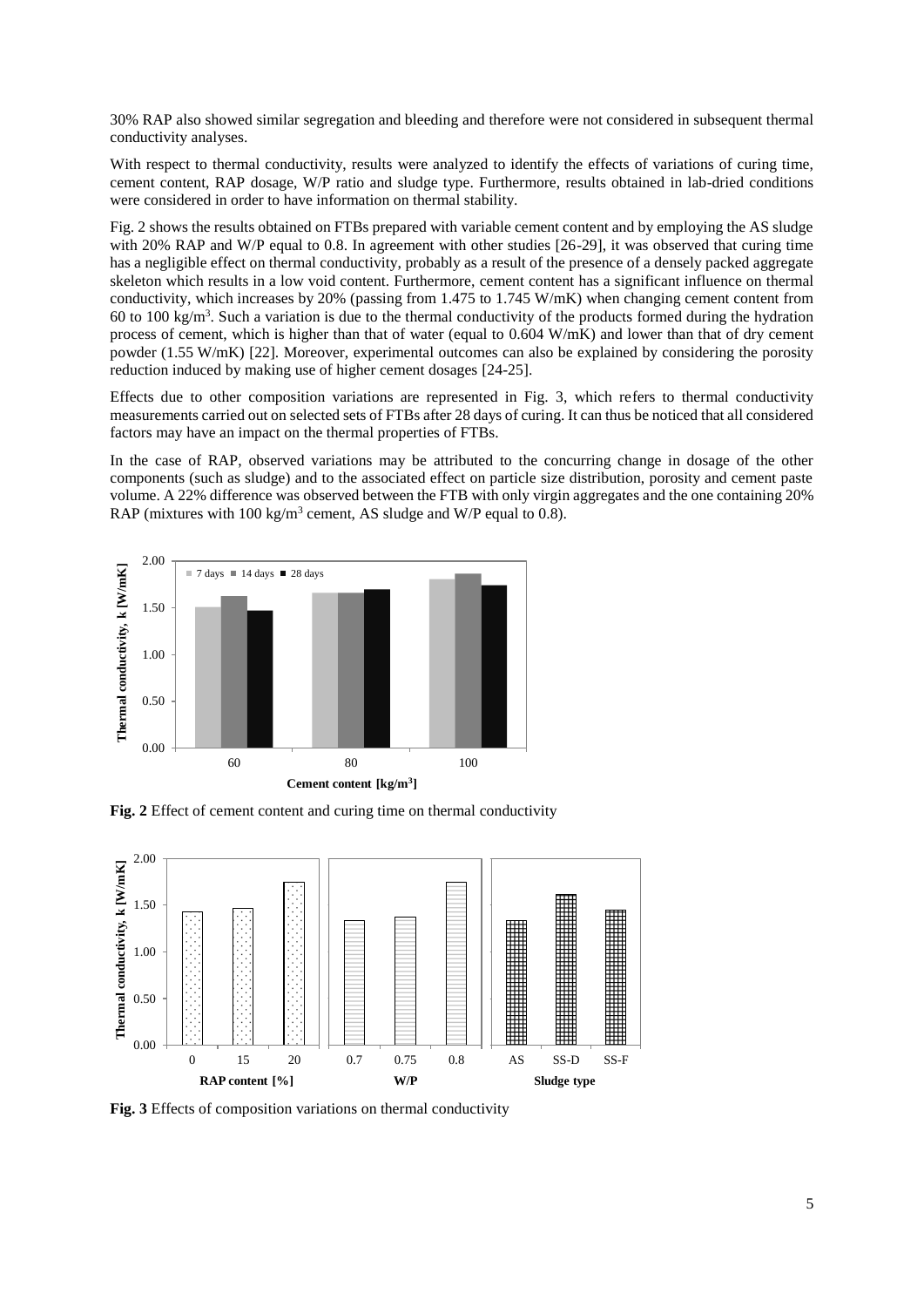Recorded effects due to W/P variations were also non-negligible. In particular, thermal conductivity increased significantly (by approximately 30%) when W/P reached the highest value considered in the investigation (equal to 0.8, for mixtures prepared with  $100 \text{ kg/m}^3$  cement, AS sludge and 20% RAP). Such an occurrence can be explained by considering that water has a higher conductivity than air, and that mixtures characterized by an excess moisture are prone to be highly conductive.

Finally, effects related to variations of sludge type were also apparent as a result of their variable mineralogical and chemical composition (already discussed in section 2.1). In particular, this is shown in Fig. 3 by considering mixtures prepared with  $100 \text{ kg/m}^3$  cement,  $20\%$  RAP and W/P equal to 0.7.

As mentioned in section 1, thermal stability is an essential requirement of FTBs in the case of buried high-voltage cables which continuously transfer heat to the surrounding backfilling material, causing a progressive reduction of moisture. Thus, in the present study assessment of FTB thermal stability was carried out by comparing thermal conductivity measured in lab-dried conditions to that recorded after 28 days of curing.

In general terms it was observed that the very low moisture content reached in lab-dried conditions led to a significant reduction of thermal conductivity. However, values recorded in these limiting conditions were still compatible with typical design requirements, which indicate 0.8 W/mK as the recommended minimum limit. This is once again due to the dense packing of the aggregate skeleton comprised in the considered FTB mixtures and to the presence of a highly conductive hydrated cement paste.

Examples of the results obtained during the investigation are provided in Fig. 4, which refers to mixtures prepared with variable cement content and by employing the AS sludge with 20% RAP and W/P equal to 0.8. It can be observed that for these mixtures the thermal conductivity reduction was in all cases of the order of 40%.



**Fig. 4** Thermal stability of selected FTBs

# **4. CONCLUSIONS**

Results of the experimental investigation described in this paper show that Fluidized Thermal Backfills (FTBs) containing significant quantities of recycled materials can be successfully designed by ensuring satisfactory flowability and thermal conductivity properties. Although the design exercise has been performed on a limited set of component materials and mixtures, the Authors believe that obtained results may be of value for other applications and that the observed effects of composition variables should be taken into account in the development of further studies. Additional investigations will also need to include specific measurements carried out for the assessment of the leaching potential of FTBs, which may be especially critical when considering the use of recycled components.